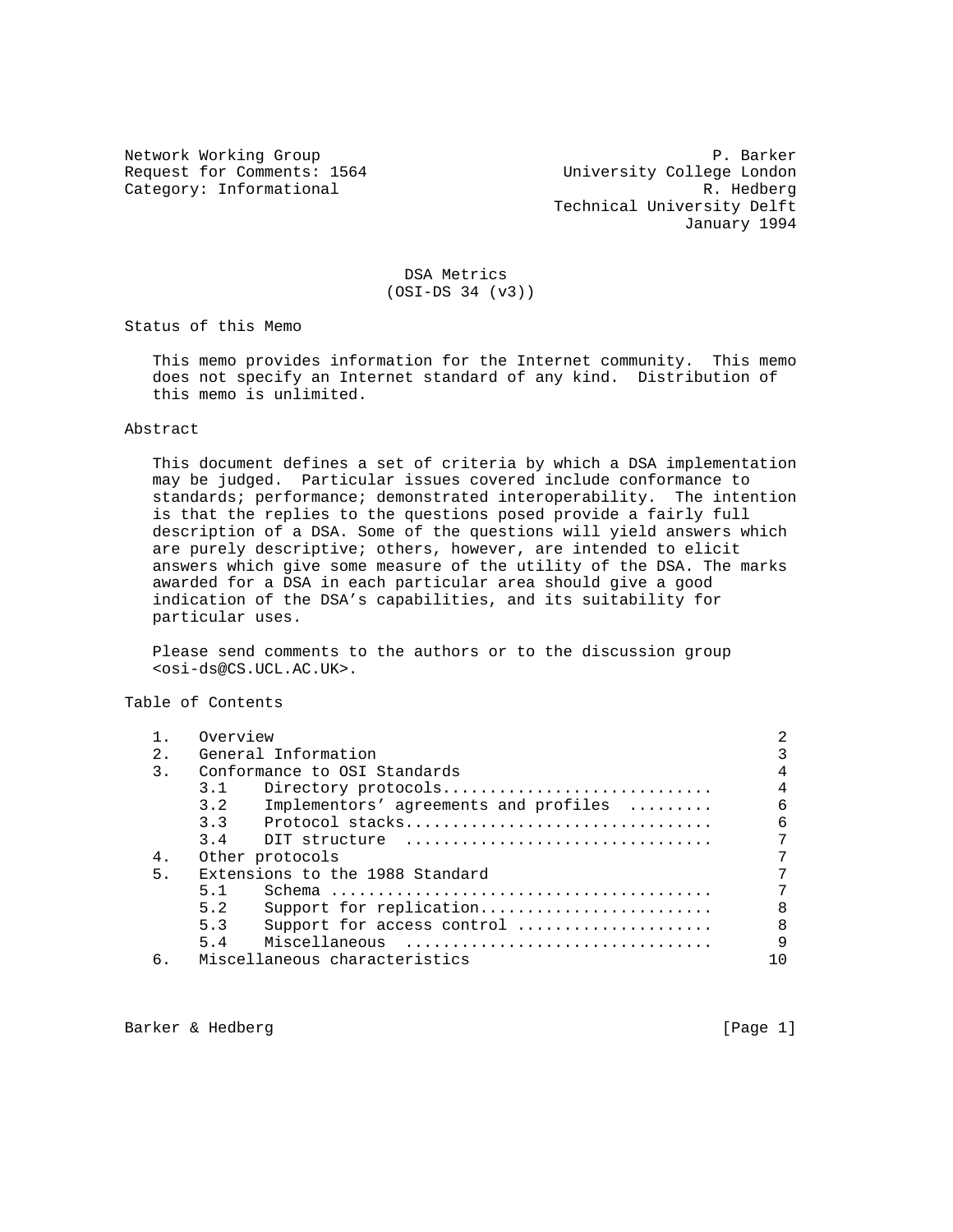| 7.  | Management tools                                                 | 11 |
|-----|------------------------------------------------------------------|----|
|     | Dynamic system management<br>7.1                                 | 11 |
|     | 7.2<br>Static system management                                  | 12 |
|     | 7.3<br>Data management                                           | 12 |
| 8.  | Operational Use                                                  | 12 |
| 9.  | Interoperability                                                 | 12 |
| 10. | Performance                                                      | 13 |
|     | 10.1<br>Speed for various operations                             | 14 |
|     | 10.1.1                                                           | 14 |
|     | 10.1.2                                                           | 15 |
|     | 10.1.3<br>Search                                                 | 15 |
|     | 10.1.4                                                           | 16 |
|     | 10.1.5<br>Add entry                                              | 16 |
|     | 10.1.6<br>Modify entry                                           | 16 |
|     | 10.1.7<br>Modify RDN                                             | 16 |
|     | 10.1.8<br>Query rate                                             | 17 |
|     | 10.2                                                             | 17 |
|     | 10.3<br>Environment used for benchmarking $\ldots \ldots \ldots$ | 17 |
|     | 11. Security Considerations                                      | 21 |
|     | 12. Authors' Addresses                                           | 21 |

1. Overview

 The purpose of this document is to define some metrics by which DSA products can be measured. Such metrics are valuable as whilst an X.500 DSA must conform to the specification in the standard - this is a sine qua non - protocol conformance is not in itself the hallmark of a usable implementation. A DSA must perform operations within a reasonable time; a DSA must offer good throughput of queries; a DSA must be able to handle a reasonable volume of data; if modification operations are provided, some sort of access control must be provided; a DSA and its data must be manageable.

 In many respects, it is almost impossible to say that one DSA is better than other from looking at the responses to questions in this document. For some, the cost or level of support will be the key criterion. For another user, the flexibility of the schema management facilities, or the feasibility of running the DSA over an existing relational database, will be of prime importance. In many respects DSAs will just be different, rather than better or worse. However, all other things being equal, the look-up speed of a DSA is very obviously measurable, and there is a substantial number of questions on the speed of the various X.500 operations, and in particular on the look-up operations.

 Throughout this document, some of the questions posed are annotated with a square-bracketed points score and an explanation as to how the points should be allocated. For example, a question might be

Barker & Hedberg [Page 2]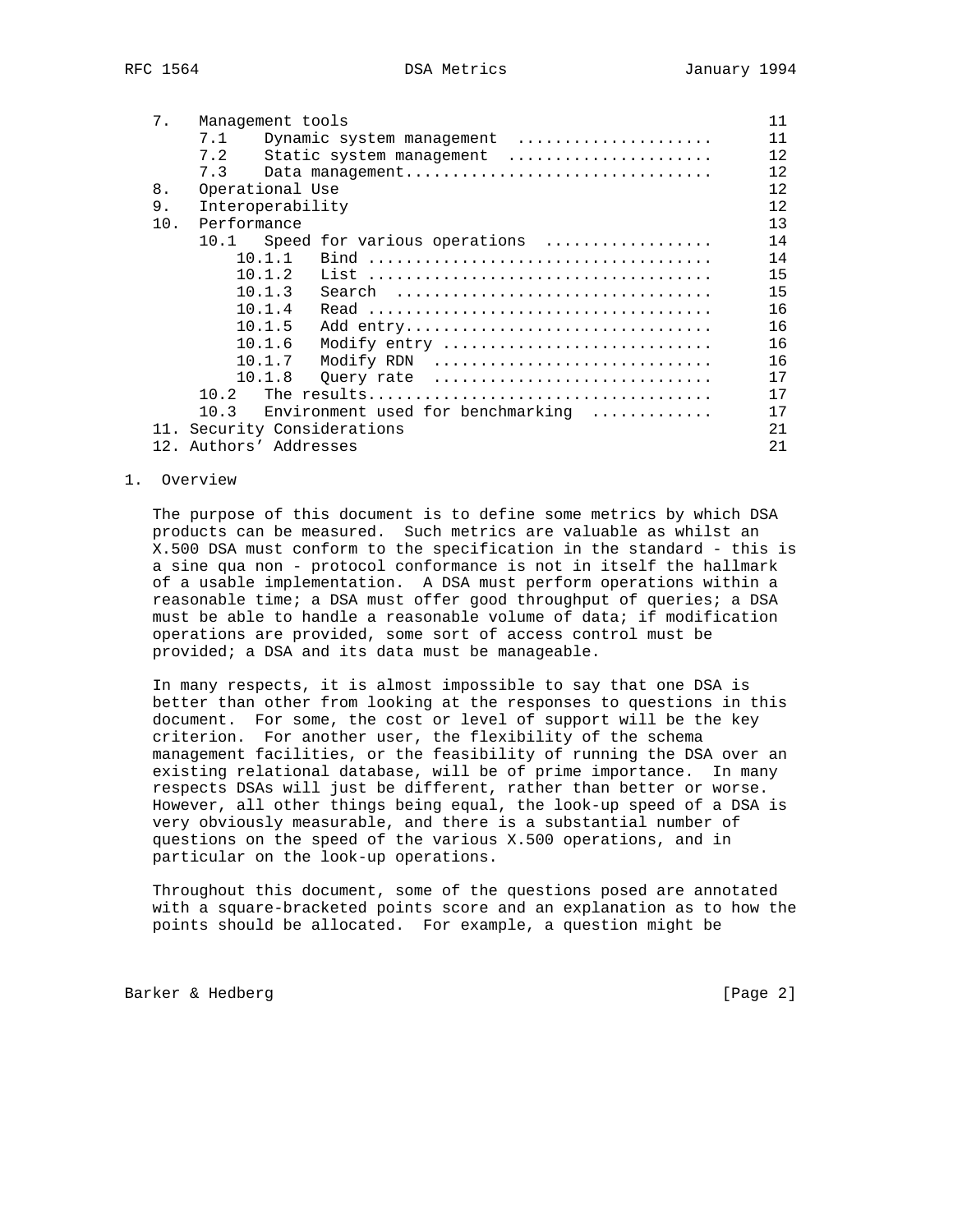appended with "[2 if yes]", indicating score 2 points for an affirmative answer to that question. These points scores should be collated in Table 1 at the end of the document. The questions on DSA performance are judged to be important enough to have a separate table for those results: they appear in Table 2 (and optionally Table 3). Together, these tables constitute a measure of the DSA.

 The metrics are on a section by section basis, which should help the reader who is seeking, for example, a DSA with fast look-up capabilities and extensive access control facilities, to focus on the critical aspects of a DSA for their particular requirement. No conclusions should be inferred from adding the scores together into one overall grand total and comparing such totals for different DSAs, as no attempt is made to assign weights to the different characteristics.

 Whilst much of this document should usually be completed by the developers or suppliers of an implementation, the section on performance could be completed by anyone running the implementation. Indeed, it will be beneficial if several sets of performance figures can be gathered for each implementation, for a variety of hardware platforms.

2. General Information

 This section contains general information about the implementation under discussion.

| 2.             |                                                                                                                                                                                                |
|----------------|------------------------------------------------------------------------------------------------------------------------------------------------------------------------------------------------|
| 3.             | Version number of the DSA described in this document                                                                                                                                           |
| 4 <sub>1</sub> | Are there plans to implement the additional features describe in<br>the 1992/3 standard? [6 for full implementation, 4 if both<br>access control and replication to be implemented, 2 for some |
| 5.             | Name and address of supplier or person to contact                                                                                                                                              |
|                |                                                                                                                                                                                                |
|                |                                                                                                                                                                                                |
|                |                                                                                                                                                                                                |

Barker & Hedberg [Page 3]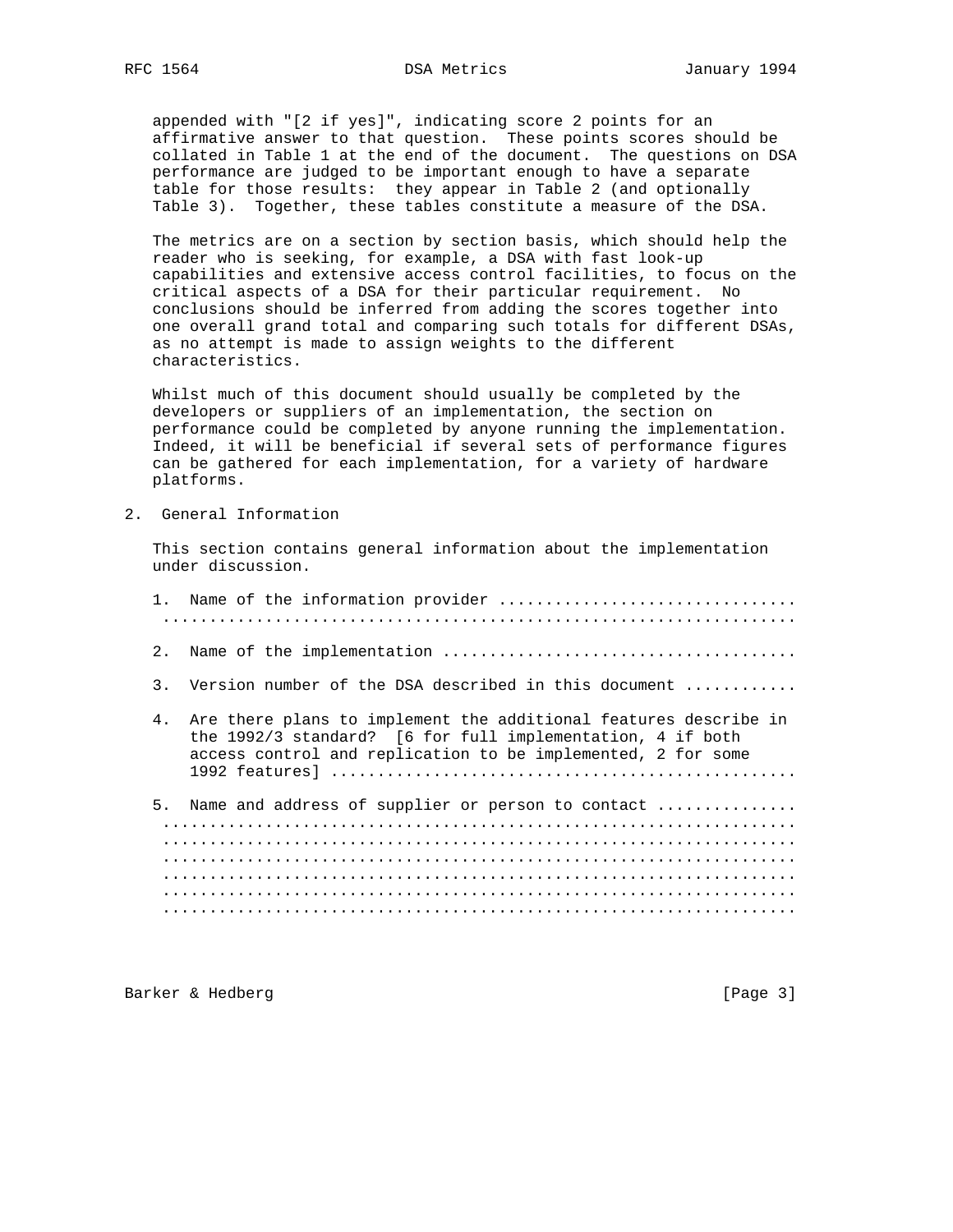|     | б. |     |      | Describe the hardware and software platforms supported by the DSA<br>[up to 4 points may be awarded for this question]                                                                  |
|-----|----|-----|------|-----------------------------------------------------------------------------------------------------------------------------------------------------------------------------------------|
|     |    | (a) |      | Hardware (If appropriate, can summarise as, for example                                                                                                                                 |
|     |    | (b) |      | 0/S (state version if critical)                                                                                                                                                         |
|     |    |     | i.   | UNIX) (be sure to indicate which flavour - e.g.,<br>$SYSV [1], BSD [1], SUMOS, etc)      $                                                                                              |
|     |    |     | ii.  |                                                                                                                                                                                         |
|     |    |     | iii. |                                                                                                                                                                                         |
|     |    |     | iv.  |                                                                                                                                                                                         |
|     |    |     | v.   |                                                                                                                                                                                         |
|     | 7. |     |      | Name any other software required to run the system which is not<br>supplied with the operating system or with the DSA software<br>itself. Examples might include a database package, or |
|     |    |     |      |                                                                                                                                                                                         |
|     | 8. |     |      | Is this DSA an integrated part of a software package, and in such                                                                                                                       |
|     |    |     |      |                                                                                                                                                                                         |
|     | 9. |     |      | Is the software free? If the DSA needs other packages, are these<br>also freely available? [3 if completely free, 1 if requires                                                         |
|     |    |     |      |                                                                                                                                                                                         |
|     |    |     |      | 10. Is commercial support available for this implementation? [3]                                                                                                                        |
|     |    |     |      | 11. Is free, best effort support available from the developers? [2].                                                                                                                    |
|     |    |     |      | 12. Is free support available via user groups or email lists? [2]                                                                                                                       |
|     |    |     |      | Conformance to OSI Standards                                                                                                                                                            |
| 3.1 |    |     |      | Directory protocols                                                                                                                                                                     |
|     |    |     |      | 13. Does the DSA implement DAP?                                                                                                                                                         |
|     |    | (a) |      |                                                                                                                                                                                         |
|     |    |     |      |                                                                                                                                                                                         |

Barker & Hedberg [Page 4]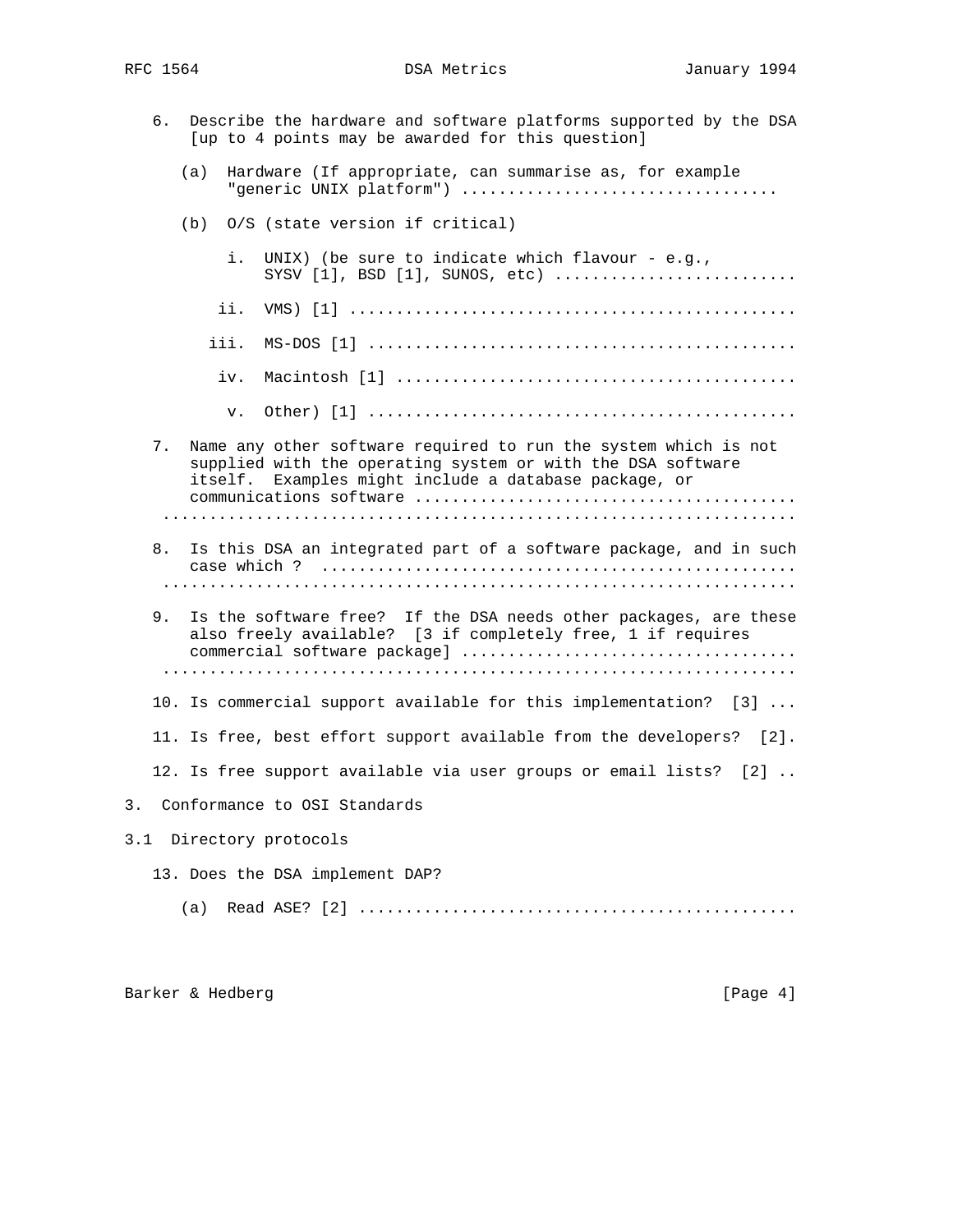| (b) |                                                                                                                                           |
|-----|-------------------------------------------------------------------------------------------------------------------------------------------|
| (c) |                                                                                                                                           |
|     | 14. Does the DSA implement DSP?                                                                                                           |
| (a) |                                                                                                                                           |
| (b) |                                                                                                                                           |
| (c) |                                                                                                                                           |
|     | 15. Statement requirements according to section 9.2.1 in X.519.                                                                           |
| (a) | Supported application-contexts?                                                                                                           |
| (b) | Capable of acting as first-level DSA? [1]                                                                                                 |
| (c) |                                                                                                                                           |
| (d) | Security-level(s) supported? [1 for strong + 1 for protected<br>simple + 1 for simple authentication]                                     |
| (e) | All attribute types according to X.520? [1]                                                                                               |
| (f) | All object classes according to X.521? [1]                                                                                                |
|     | 16. Does the implementation meet the conformance clauses in section<br>9.2.2 and 9.2.3 of X.519?<br>Static requirements [2 if yes on all] |
| (a) | Abstract syntaxes of application contexts                                                                                                 |
| (b) | Abstract syntaxes of information framework                                                                                                |
| (c) |                                                                                                                                           |
| (d) |                                                                                                                                           |
| (e) | Abstract syntax - attribute types                                                                                                         |
| (f) | Abstract syntax - object classes                                                                                                          |
|     | Dynamic requirements [2 if yes on all]                                                                                                    |
| (a) | Mapping onto underlying services                                                                                                          |
| (b) | Distributed operations - referrals                                                                                                        |

Barker & Hedberg [Page 5]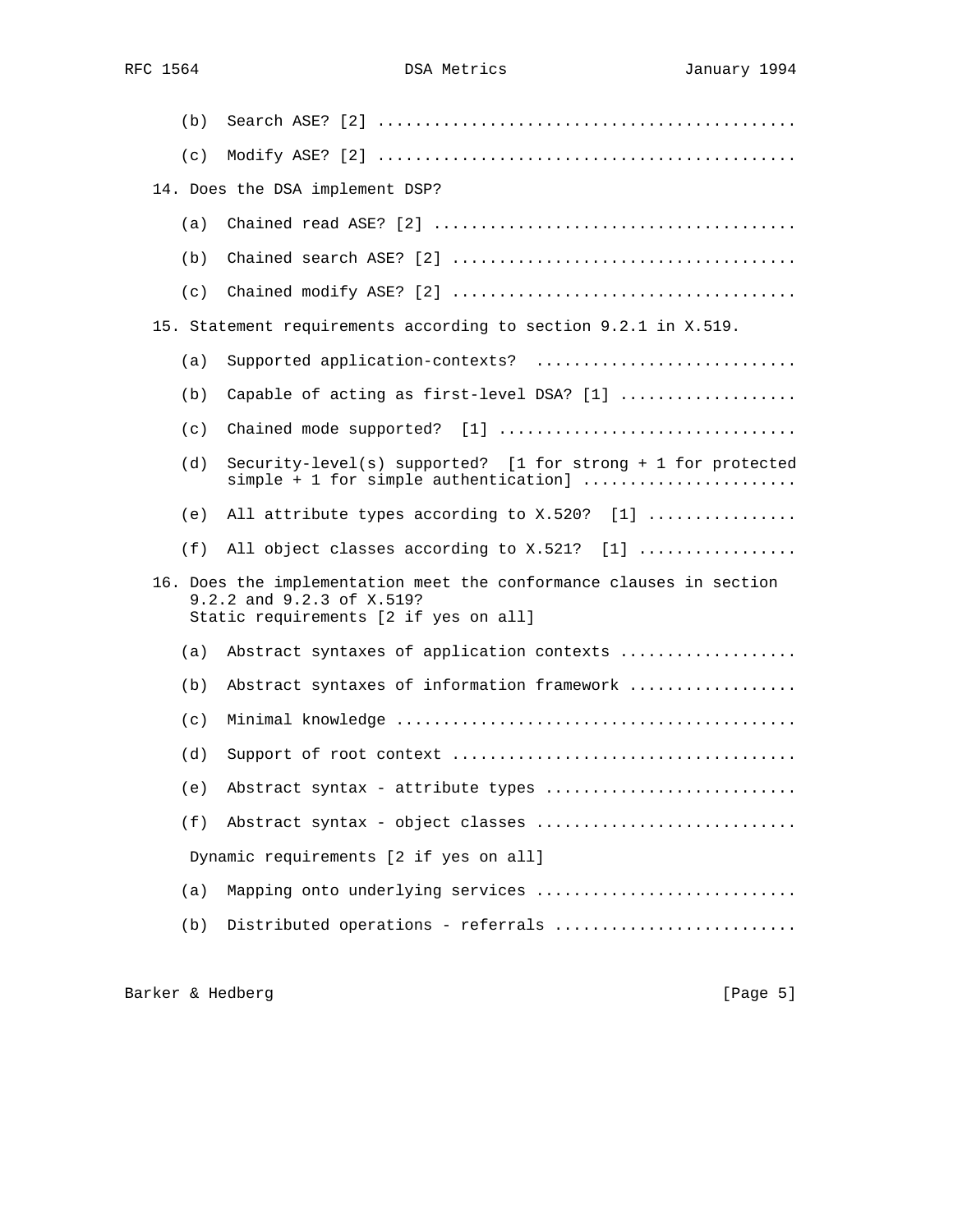| DirectoryAccessAC - referrals<br>(c)                                                                                                              |
|---------------------------------------------------------------------------------------------------------------------------------------------------|
| (d)<br>DirectorySystemAC - referrals                                                                                                              |
| (e)                                                                                                                                               |
| 17. Please list all conformance testing work applied to the<br>implementation (specify conformance test version number).<br>[2 if<br>any testing] |
|                                                                                                                                                   |
|                                                                                                                                                   |
| 3.2<br>Implementors' agreements and profiles                                                                                                      |
| Does the DSA conform to the following implementors' agreements? If<br>so, state parts and version numbers.                                        |
|                                                                                                                                                   |
|                                                                                                                                                   |
|                                                                                                                                                   |
|                                                                                                                                                   |
| Does the DSA conform to the following profiles? If so, state which<br>version numbers.                                                            |
|                                                                                                                                                   |
|                                                                                                                                                   |
| State any other GOSIP profiles to which the DSA conforms                                                                                          |
| 3.3 Protocol stacks                                                                                                                               |
| 22. Which of the following transport and network layer protocols does<br>the DSA support:                                                         |
| TP.x over CONS (state transport class)? [2]<br>(a)                                                                                                |
| (b)                                                                                                                                               |
| TP.x over $X.25(1980)$ (state transport class)? [2]<br>(c)                                                                                        |
|                                                                                                                                                   |

Barker & Hedberg [Page 6]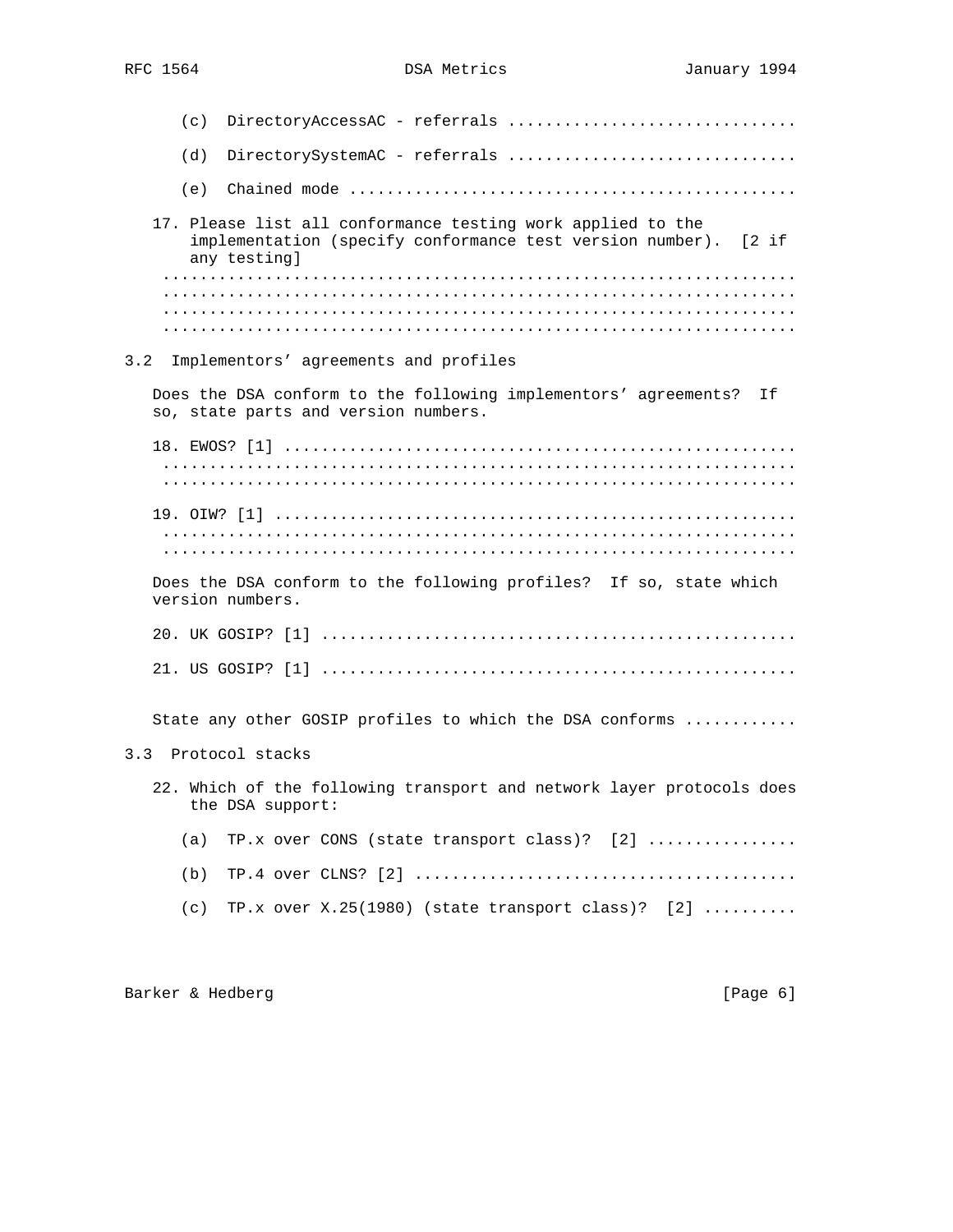3.4 DIT structure

- 23. A suggested DIT structure, detailing an object class hierarchy, is presented in X.521. Does the DSA:
	- (a) Enforce this hierarchy? ....................................
	- (b) Allow the enforcement of this hierarchy? ..................

24. Are structure rules optional or mandatory? .....................

- 4. Other protocols
	- 25. Not everybody uses OSI protocols at the network layer. Does the DSA support other "network" layer protocols?
		- (a) TP.0 over RFC1006 over TCP/IP [3] ...........................
		- (b) State any other options supported. ......................... ................................................................
	- 26. Does the DSA also run over any lightweight stack? If so, describe it with reference to the OSI seven layer model [1] .....
	- 27. Can local DUAs access the DSA directly by some method of inter-process communications? [1] ................................ ....................................................................
- 5. Extensions to the 1988 Standard
- 5.1 Schema
	- 28. Does the DSA fully support RFC1274, "The COSINE and Internet X.500 Schema"? [2] ............................................ If not, please supply a list of all those object classes, attribute types and attribute syntaxes in RFC1274 which are supported on a separate sheet. This might be summarised by saying, for example, "all those with standard attribute syntaxes", or "all except fooBar".
	- 29. Does the DSA implement the schema management defined in the 1992 standard? [2] ..................................................
	- 30. If not, is the schema stored in the Directory? In a distributed manner[2] or centralised[1] ? ..................................
	- 31. Can a DSA manager extend the schema and add new

Barker & Hedberg [Page 7]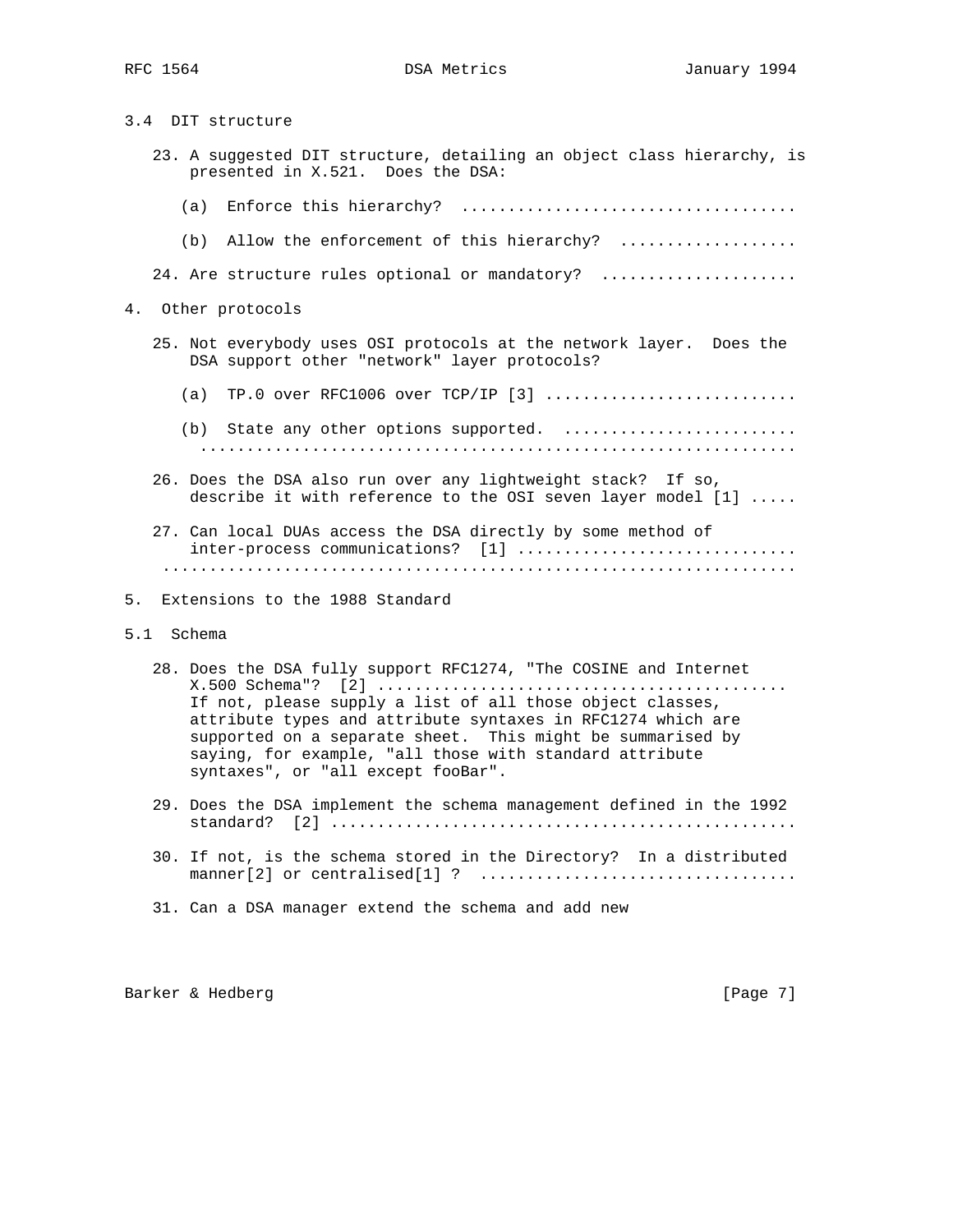| (a) | Attribute types with existing syntaxes? With compilation                                                                                                                      |
|-----|-------------------------------------------------------------------------------------------------------------------------------------------------------------------------------|
| (b) | Attribute syntaxes? With compilation [1], or without                                                                                                                          |
|     | (c) Attribute sets? With compilation [1], or without compilation                                                                                                              |
| (d) | Object classes? With compilation [1], or without compilation                                                                                                                  |
|     | 32. Is it possible to add in or modify DIT structure rules, with<br>compilation [1], without compilation [2]                                                                  |
|     | 5.2 Support for replication                                                                                                                                                   |
|     | 33. Does the DSA support the replication mechanisms as described in<br>the 1992 standard [2]?                                                                                 |
|     | 34. Does the DSA support any other replication mechanisms?                                                                                                                    |
| (a) | Replication part of RFC1276 [2]                                                                                                                                               |
| (b) | Other (please give a reference to any description of the<br>mechanisms, and indicate whether these mechanisms are used by<br>any other implementations) [1 for any mechanism] |
|     |                                                                                                                                                                               |
|     |                                                                                                                                                                               |
|     | 35. If the DSA supports replication, does it support:                                                                                                                         |
| (a) | Replication of a single entry? [2]                                                                                                                                            |
| (b) | Replication of a set of sibling entries? [2]                                                                                                                                  |
|     | (c) Replication of a subtree? $[2]$                                                                                                                                           |
| 5.3 | Support for access control                                                                                                                                                    |
|     | 36. Does the DSA support access control as described in the 1992                                                                                                              |
|     | 37. If not, does the DSA have any access control mechanisms at all?                                                                                                           |
|     |                                                                                                                                                                               |

Barker & Hedberg [Page 8]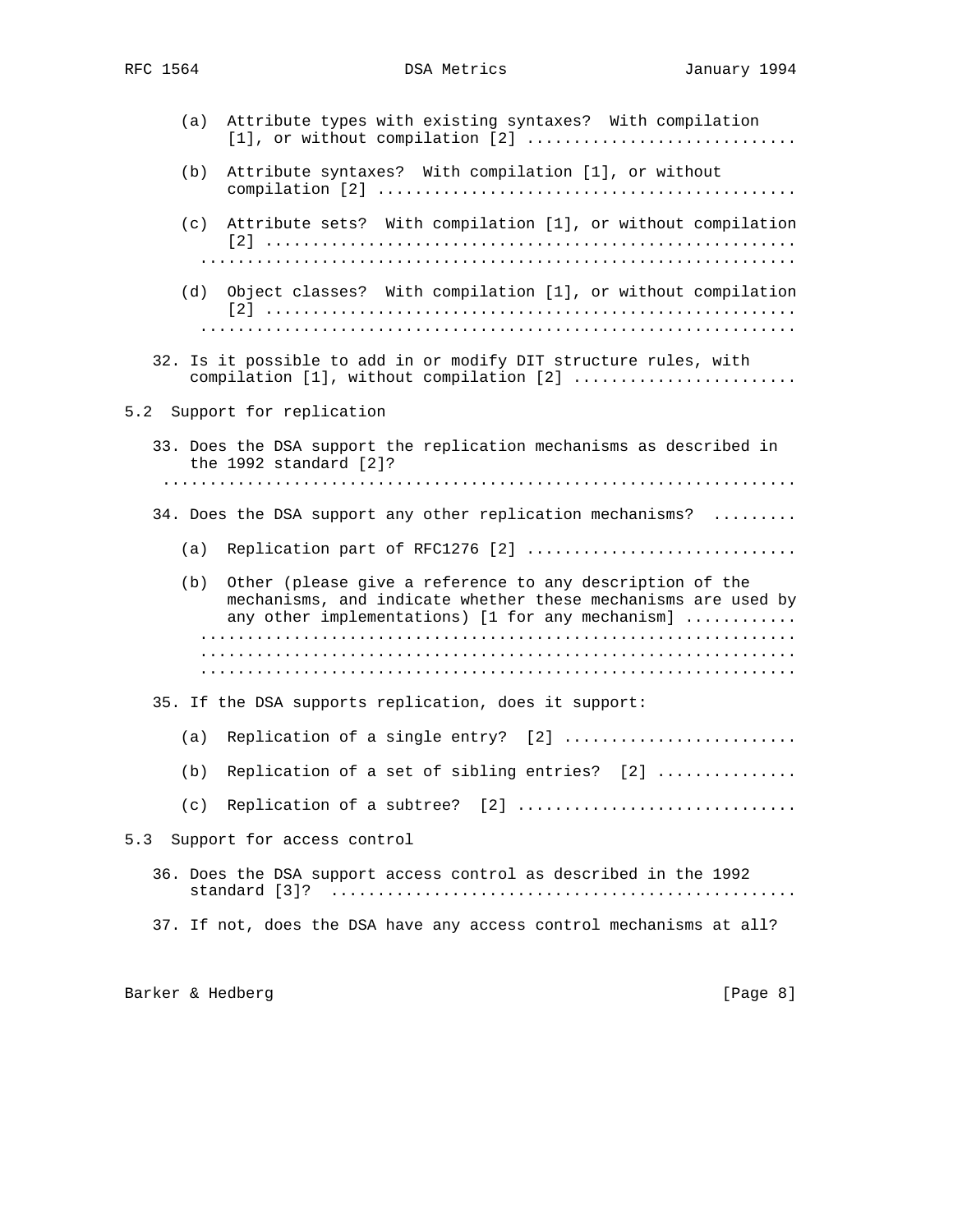|     | 38. If yes, does the access control scheme support the following:                                                                                                                                             |
|-----|---------------------------------------------------------------------------------------------------------------------------------------------------------------------------------------------------------------|
| (a) | Allow a user to maintain their own entry? [1]                                                                                                                                                                 |
| (b) | Allow a user to maintain some attributes in their own entry,<br>but not all attributes? [1]                                                                                                                   |
| (c) | Give management rights to a DSA manager in a fashion analogous<br>to the privileges given to a UNIX super-user? [1]                                                                                           |
| (d) | Give management rights to a data manager on a per subtree<br>basis?                                                                                                                                           |
| (e) | Give management rights (to an entry, group of entries,<br>subtree, etc) to a group of users? $[1]$                                                                                                            |
| (f) | Give access rights to users on the basis of the leading<br>portion of their Distinguished Name? [1]                                                                                                           |
| (g) | Is it possible to define a protection mechanism for each<br>individual attribute type in one entry? [1]                                                                                                       |
| (h) | Maximum number of Distinguished Names that can be defined for<br>one access right to one attribute in one entry? If unlimited,<br>state the constraints. [1 if more than 6 DNs are feasible] :                |
| (i) | Does the DSA support the extended access control techniques<br>described in "An Access Control approach for Searching and<br>Listing" by Hardcastle-Kille and Howes, in the Internet<br>Draft, OSI-DS 21? [2] |
|     |                                                                                                                                                                                                               |
| (i) | If there are features of the access control mechanisms which<br>are not brought out by the above questions, please describe<br>these additional features [up to 2 for wonderful additional                    |
|     |                                                                                                                                                                                                               |
|     |                                                                                                                                                                                                               |

## 5.4 Miscellaneous

 39. Does the DSA fully support RFC1276, "Replication and Distributed Operations extensions to provide an Internet Directory using X.500"? [2] .... If not, please give a list of features that are supported.

Barker & Hedberg [Page 9]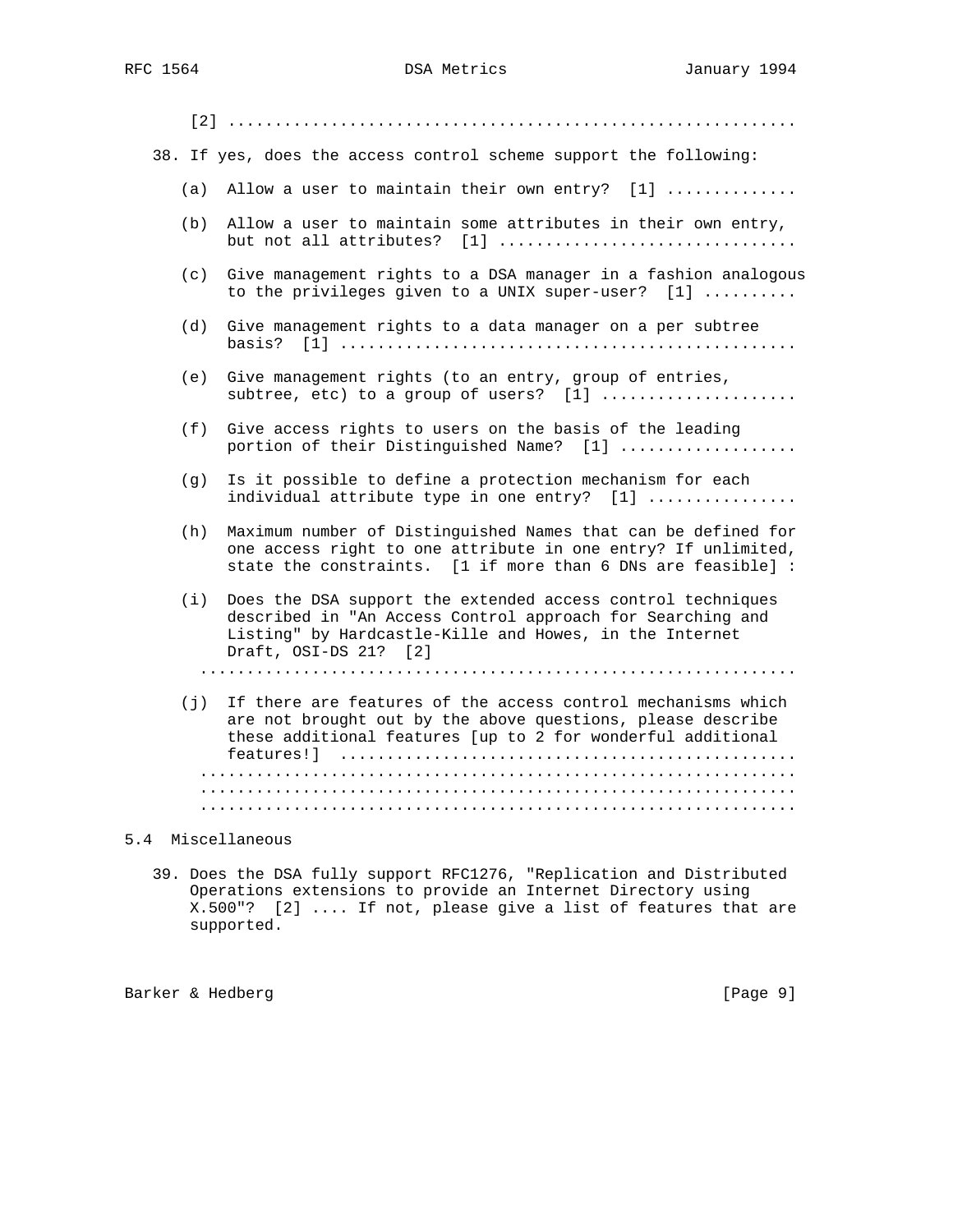.................................................................... .................................................................... 40. If the DSA uses RFC1006 and/or X.25(1980) at the network layer, does the DSA conform to RFC1277, "Encoding Network Addresses to support operation over non-OSI lower layers" [3] ............... 6. Miscellaneous characteristics 41. Does the DSA use its own database, or can it be used in conjunction with a general-purpose database package such as Oracle? [1 for own, 1 for ability to map onto general purpose databases, 1 if any such mappings have been made] ............... .................................................................... 42. If the DSA runs as a static server, state the start-up time for a DSA with a database of 20000 entries. If this varies widely according to configuration options, give figures for the various options. ....................................................... .................................................................... 43. What is the maximum number of simultaneous associations that the DSA may have open? [1 if more than 15 associations] ............ 44. Maximum database size, in entries, megabytes, or as appropriate. If none, state what the constraints are. [1 if a database of more than 100,000 entries is feasible] .......................... 45. What is the run-time size of an entry as specified in section 10 (on performance)? This should be the marginal size of an entry and thus should include the overhead of default indexes, etc. .. 46. What is the on-disk database size of an entry as specified in section 10 on performance? ..................................... 47. Does the DSA make of indexing? [2 if yes] ..................... If so: (a) Can the database be fully inverted?  $[1]$  ................... If not, state for which: i. attributes indexes are automatically built .............. ............................................................ ............................................................ ii. attributes/attribute syntaxes indexes may be built ...... ............................................................

Barker & Hedberg [Page 10]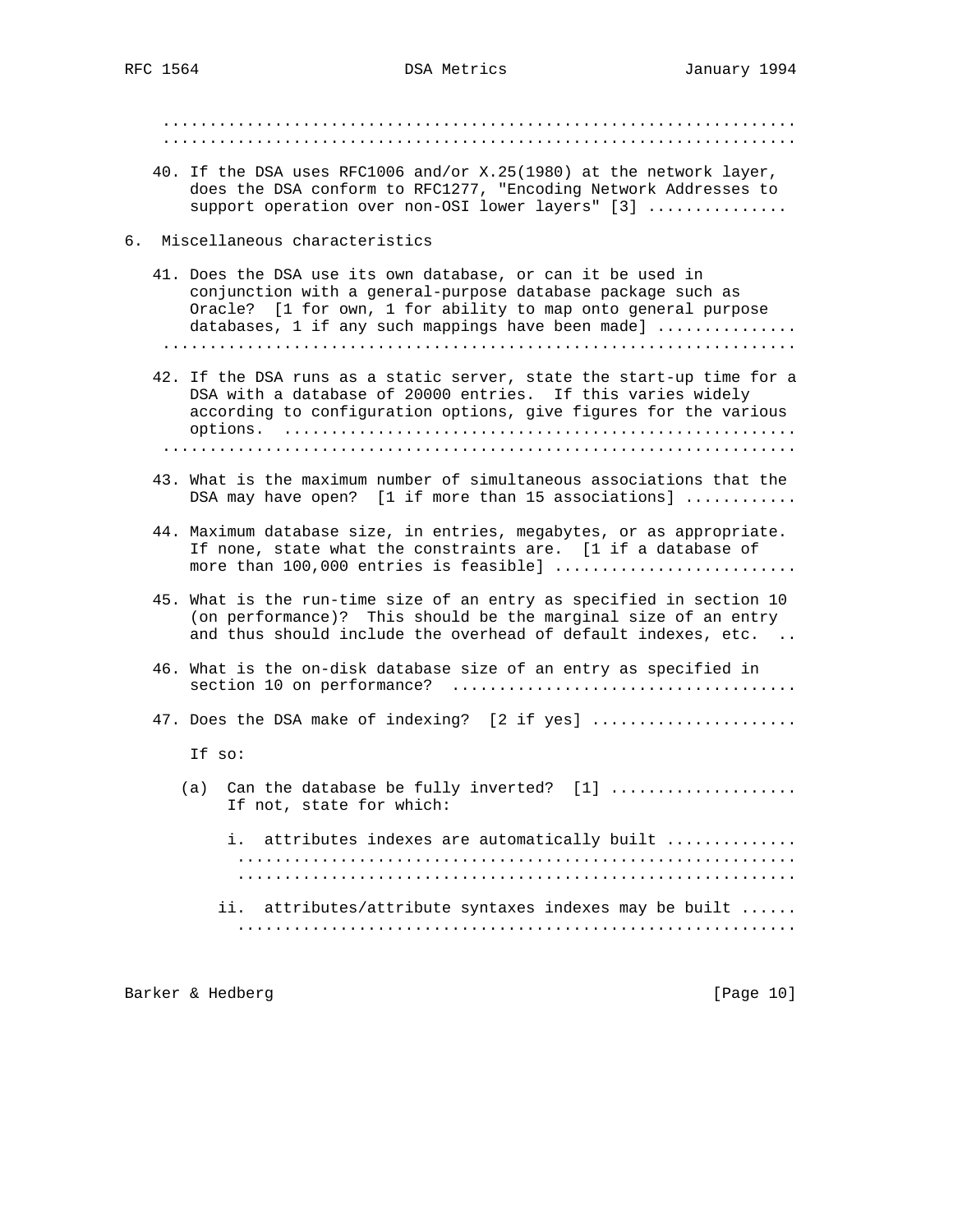| (b) Does the index improve performance on:                                                                                                                                      |
|---------------------------------------------------------------------------------------------------------------------------------------------------------------------------------|
| i.                                                                                                                                                                              |
| ii.<br>Leading substring match [1]                                                                                                                                              |
| iii.                                                                                                                                                                            |
| Any substring match [1]<br>iv.                                                                                                                                                  |
| Trailing substring match [1]<br>v.                                                                                                                                              |
| What is the increase in run-time size of an entry when adding<br>(c)<br>an index?                                                                                               |
|                                                                                                                                                                                 |
| What is the increase in on-disk database size of adding<br>(d)<br>another index?                                                                                                |
|                                                                                                                                                                                 |
| 48. What sort of approximate match algorithm does the DSA use?                                                                                                                  |
|                                                                                                                                                                                 |
|                                                                                                                                                                                 |
| 49. Does the DSA attempt to use relay DSAs (which have access to more<br>than one network) in order to achieve connectivity with DSAs<br>which are not on the same network? [2] |
| 7.<br>Management tools                                                                                                                                                          |
| 7.1<br>Dynamic system management                                                                                                                                                |
| 50. Are there tools for monitoring DSA activity, using:                                                                                                                         |
| (a)                                                                                                                                                                             |
| (b)                                                                                                                                                                             |
| (c)                                                                                                                                                                             |

51. Are there tools for controlling a run-time DSA? [2] .............

Barker & Hedberg [Page 11]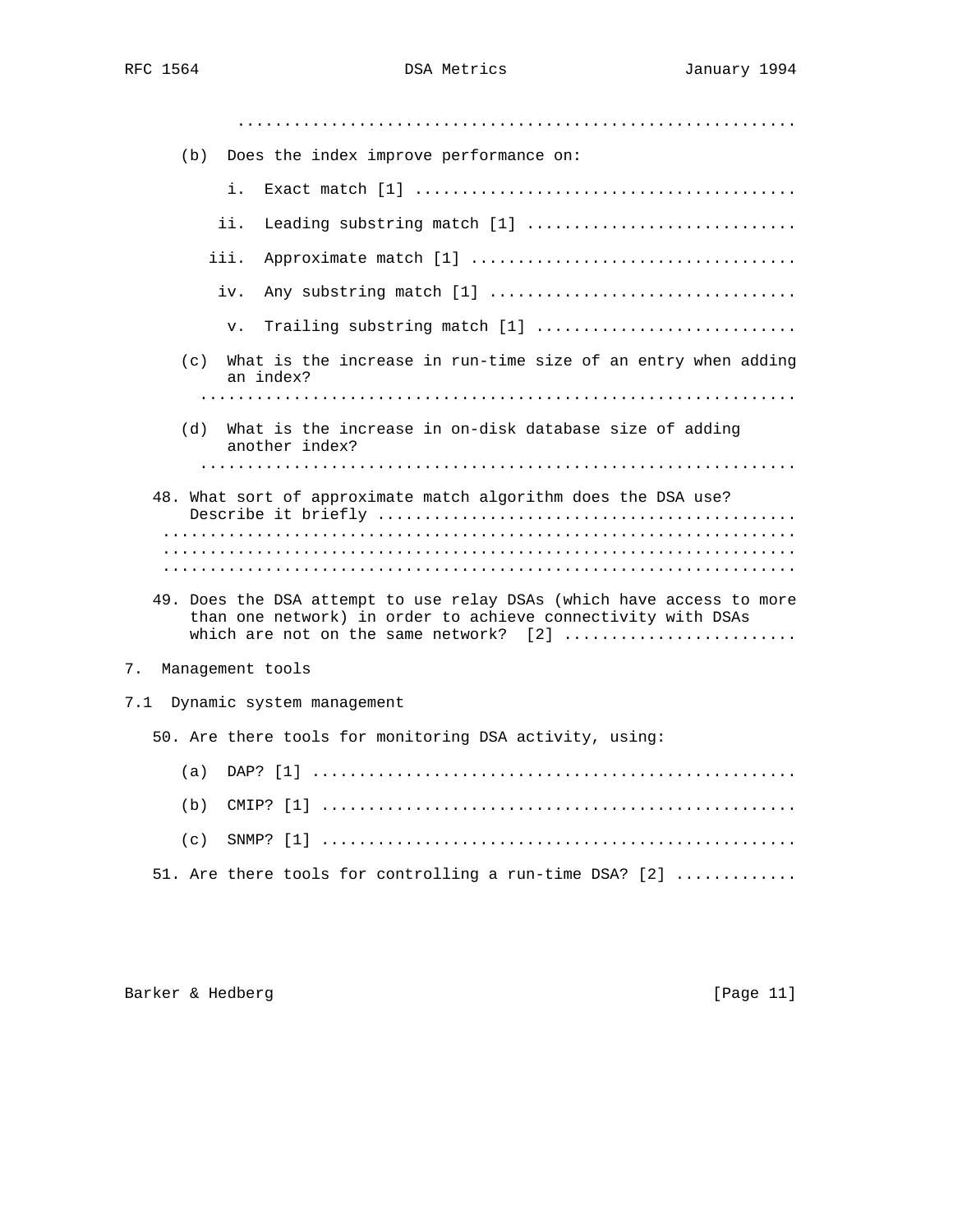- 7.2 Static system management
	- 52. If knowledge information is stored within the DIT, are there tools for knowledge management? [2] .............................
	- 53. Are there tools for checking that attributes with Distinguished Name syntax contain values of entries in the DIT (i.e., they do not contain "dangling pointers")? [1] ........................
- 7.3 Data management
	- 54. If the DSA doesn't use a general-purpose database package, what data management tools are available? ............................ ....................................................................
	- 55. Are there any tools for arboriculture the moving, copying or deleting of DIT subtrees? [2] ..................................
- 8. Operational Use

 The DSA may have lots of wonderful features -- on paper! But has the DSA been shown to work in practice? The following measures are intended to give some measure of confidence that the DSA's viability has been demonstrated.

- 56. How many entries in the largest DSA in use in operational use? :
- 57. What is the largest set of DSAs supporting an organisation? ....
- 58. What is the estimated number of organisations using this implementation for service use? [8 if more than 100 organisations, 5 if more than 50 organisations, 3 if more than 20 organisations, 2 if more than 5 organisations, 1 if more than 1 organisation] ...................................................
- 59. Is this DSA used commercially with an installed base of more than  $10 \text{ customers?} \quad [2] \quad \dots \dots \dots \dots \dots \dots \dots \dots \dots \dots \dots \dots \dots \dots \dots \dots$
- 9. Interoperability

 The X.500 Directory is the OSI Directory. OSI stands for Open Systems Interconnection -- DSAs have to be able to inter-operate. They also have to be seen to interoperate.

60. Is this DSA in use in X.500 pilots? ..............................

(a) Is this DSA in use anywhere in the COSINE/Internet Pilot? [3]

Barker & Hedberg [Page 12]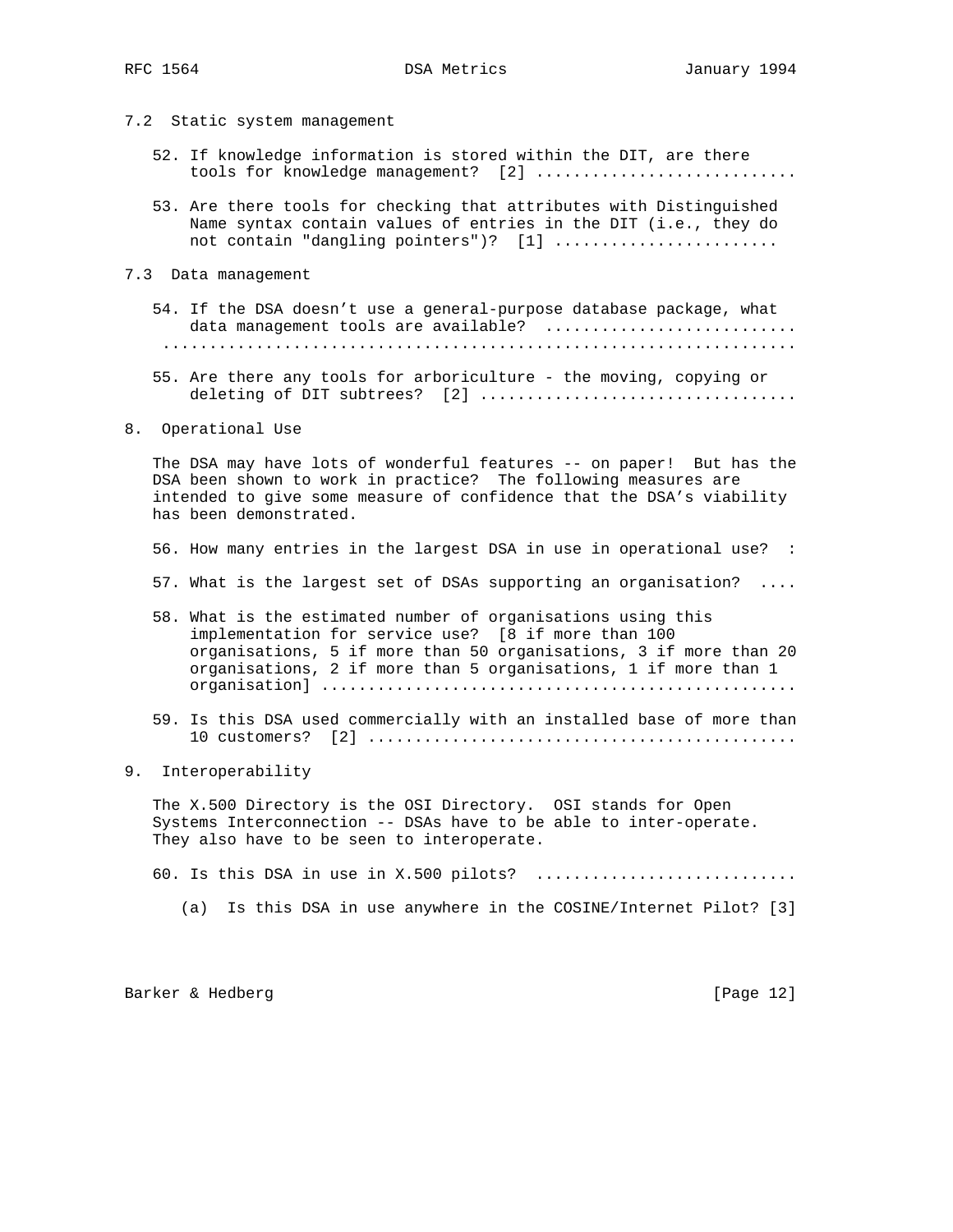................................................................ (b) Is this DSA in use in any other major pilot? [2] ........... 61. Name any other systems which you believe the system to interoperate with. (It is not sufficient to say "any system which supports the conformance clauses ...") .................. .................................................................... .................................................................... .................................................................... 62. Please name all interoperability testing applied to the implementation, specify test suite and what other implementation that was used [1 per implementation, up to maximum of 5] ........ .................................................................... ....................................................................

....................................................................

 .................................................................... ....................................................................

10. Performance

 This section should give an outline to the expected performance of the DSA. A number of operations are timed in order to give a feel for the DSA's speed and throughput. Note that all operations should be resolvable within a single DSA. Chaining and referral are not assessed, although it should be possible to infer, albeit approximately, the speed of distributed operations.

 i. The tests should be made against an organisational database of 20000 entries. Some tests are against subsets of this data, and so the database should be set up according to the following instructions.

 Create an organisational DSA with 20000 entries below the organisation node. Sub-divide this data into a number of organisational units, one of which should contain 1000 entries, another of which should contain 100 entries, and a third which should contain just 10 entries. The entries, which should differ, should be created with the following attributes:

- (a) Common Name
- (b) Surname
- (c) Telephone number
- (d) Postal Address (of 100 characters)

Barker & Hedberg [Page 13]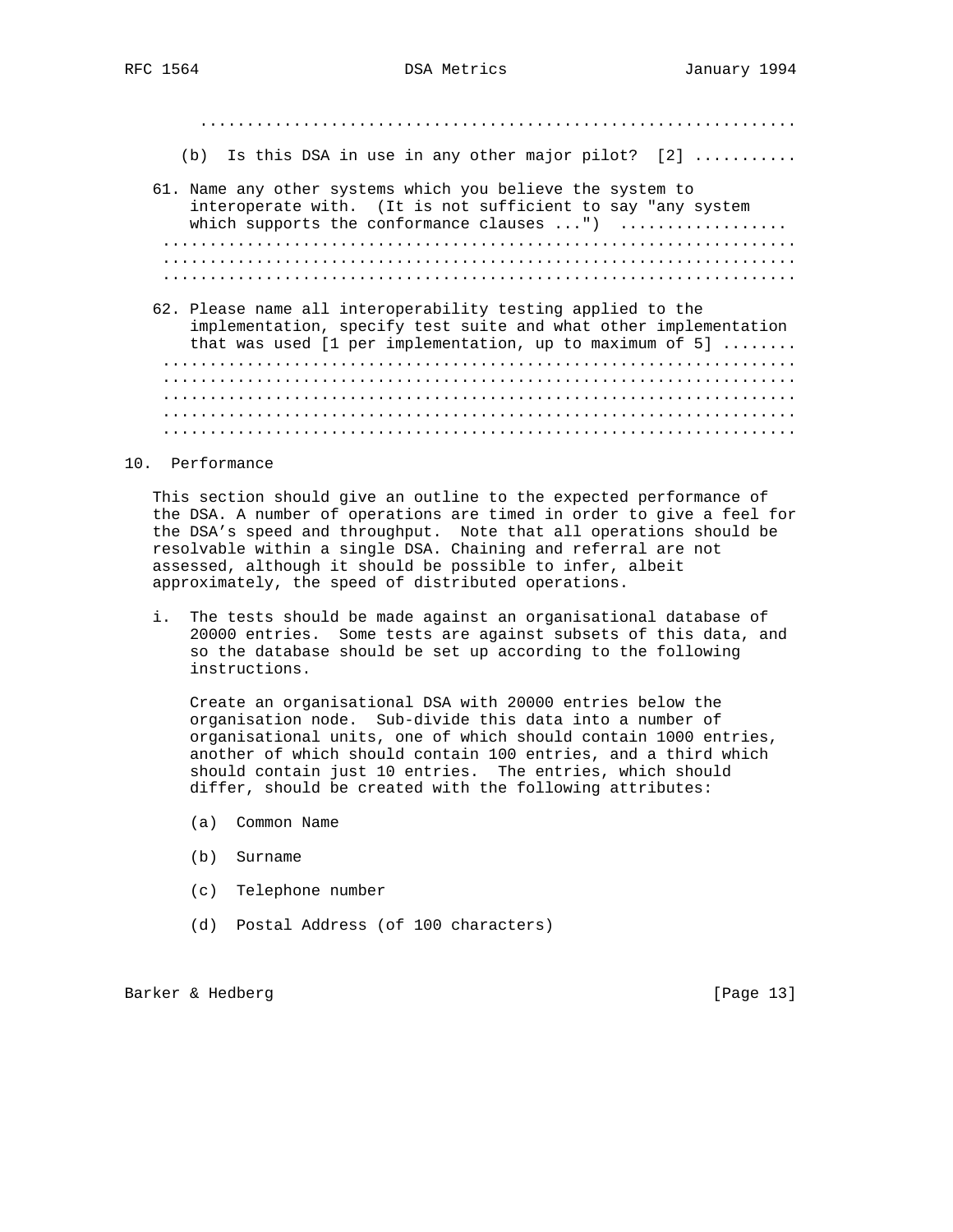(e) Object class

- ii. In all the tests, two timings should be taken. In order to normalise the test results as much as possible, it is suggested that these tests be undertaken on an otherwise lightly loaded machine.
	- (a) A typical "cold start" reading should be given. In this case the system will not have the advantage of any benefits that derive from operating system paging, or caching.
	- (b) A best possible figure should be given, which indicates the upper limit of DSA performance.
	- iii. The timings should relate to the default set-up, and should be entered in Table 2. If significant performance gains can be made by use of configuration options, such as building extra indexes to support searches, measures of the improved performance may also be given, and should be entered in Table 3. Attention should be also drawn to any optimisations, heuristic or otherwise, which are not evidenced in the following tests.
		- iv. Please note that the tests should be made using a DUA and DSA with full 7-layer stacks, rather than some lightweight protocol.
- 10.1 Speed for various operations

 The tests are described, one subsection per operation. The results should be entered in Table 2 (and Table 3 if a non-default set-up is also measured).

10.1.1 Bind

 The time it takes for a DUA to bind to the Directory. This time should include all the initialisation time a DUA process needs before it can query the Directory: e.g., reading of tailor files, schema information, etc. Give the bind time for each of the following levels of authentication. State "n/a" if the implementation does not support a particular level of authentication.

- 63. Anonymous
- 64. Simple
- 65. Simple protected
- 66. Strong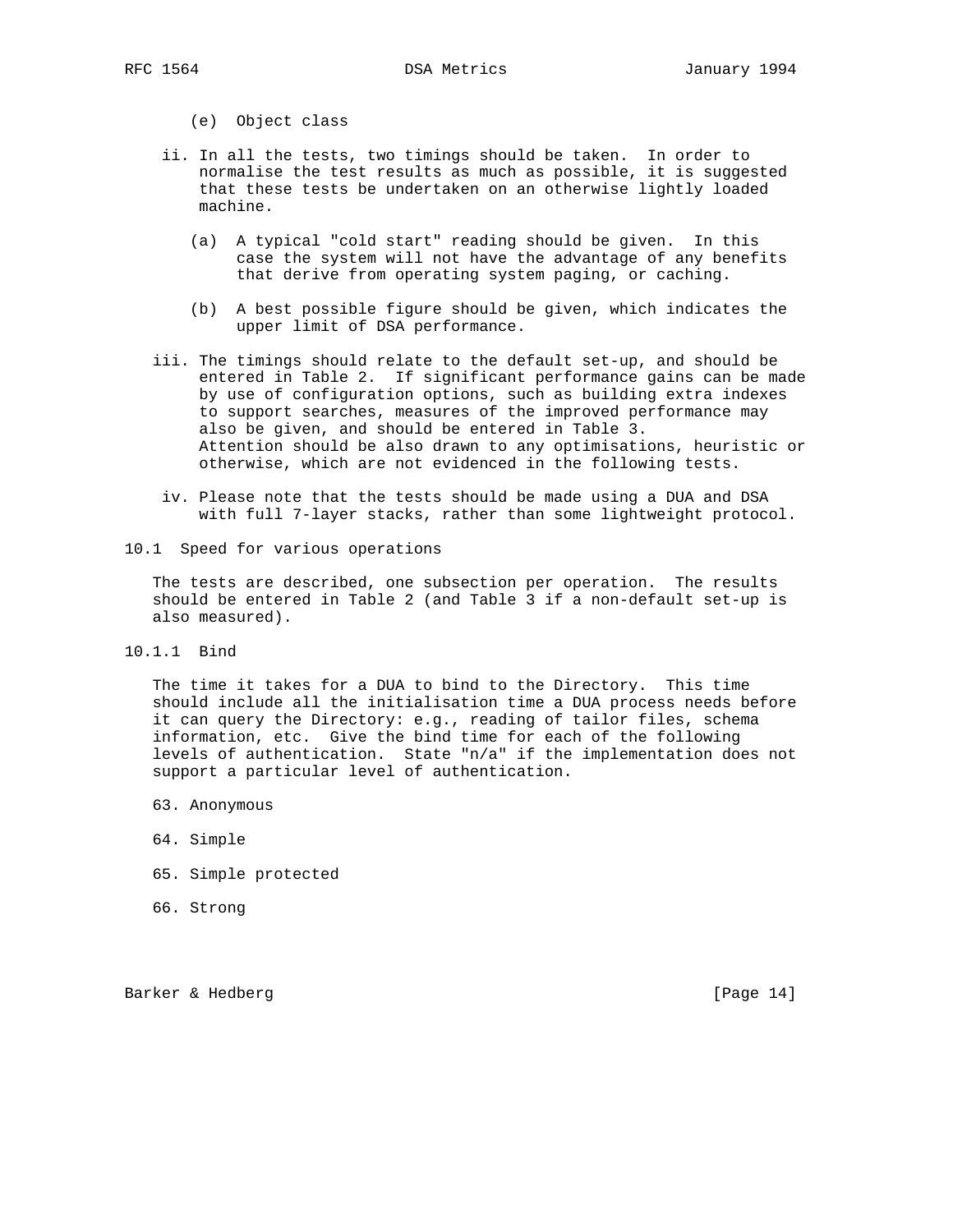10.1.2 List

 Give the time for listing a set of organisational unit sibling entries.

67. 10 entries

68. 1000 entries

10.1.3 Search

 In this section, two sets of search operations should be performed on the DSA.

 i. A single level search of 100 entries within an organisational unit.

ii. An organisation subtree search, on the subtree of 20000 entries.

 The following searches should be tried. Unless otherwise stated, the "XXX" or "YYY" part of the search filter should be chosen in such a way as to return a single result. Unless stated otherwise the results should return all attributes for the entry.

69. Exact match for a surname:

surname=XXX

70. Leading substring match for a common name:

commonName=XXX\*

71. Any substring match for a common name:

commonName=\*XXX\*

72. Trailing substring match for a common name:

commonName=\*XXX

73. Approximate match for a common name:

commonName"=XXX

 74. More complex filter, searching by object class and two other attribute types:

Barker & Hedberg [Page 15]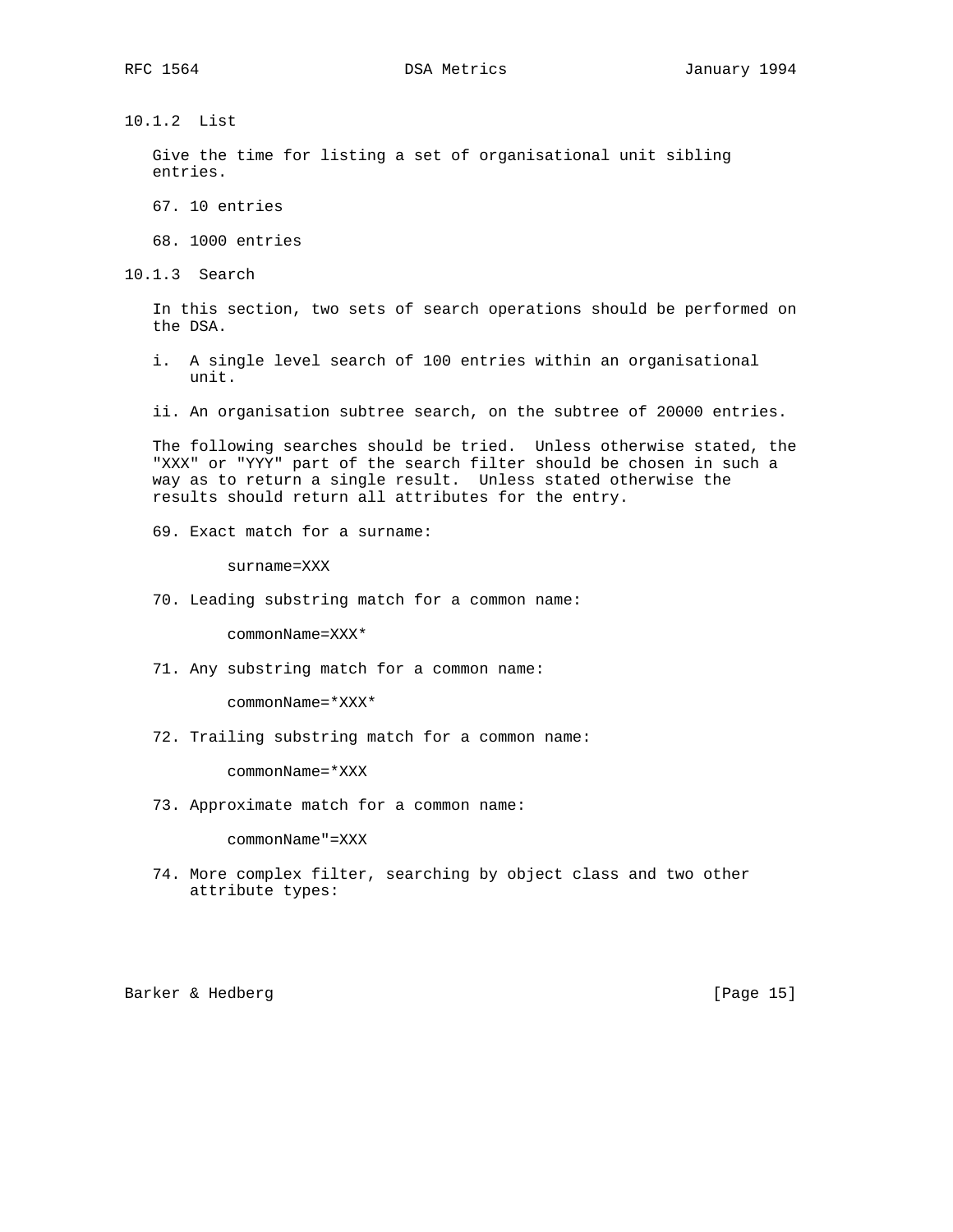objectClass=person AND (commonName=XXX\* OR telephoneNumber=\*YYY)

 75. Search returning all entries (i.e., 100 entries in the single level search, and all 20000 entries in the subtree search:

objectClass=\*

 In this case, no attribute values should be returned in the result set.

- 10.1.4 Read
	- 76. A single read operation, returning all attributes.
- 10.1.5 Add entry
	- 77. Add an entry beneath an entry which has:
		- (a) 0 children
		- (b) 10 children
		- (c) 1000 children
- 10.1.6 Modify entry

 Modify an attribute value, other than an RDN value, for an entry which has

- 1. 10 siblings
- 2. 1000 siblings
- 78. Modify an entry
	- (a) Add description attribute
	- (b) Remove description attribute

10.1.7 Modify RDN

 Modify an RDN value for an entry with the following number of siblings.

Barker & Hedberg [Page 16]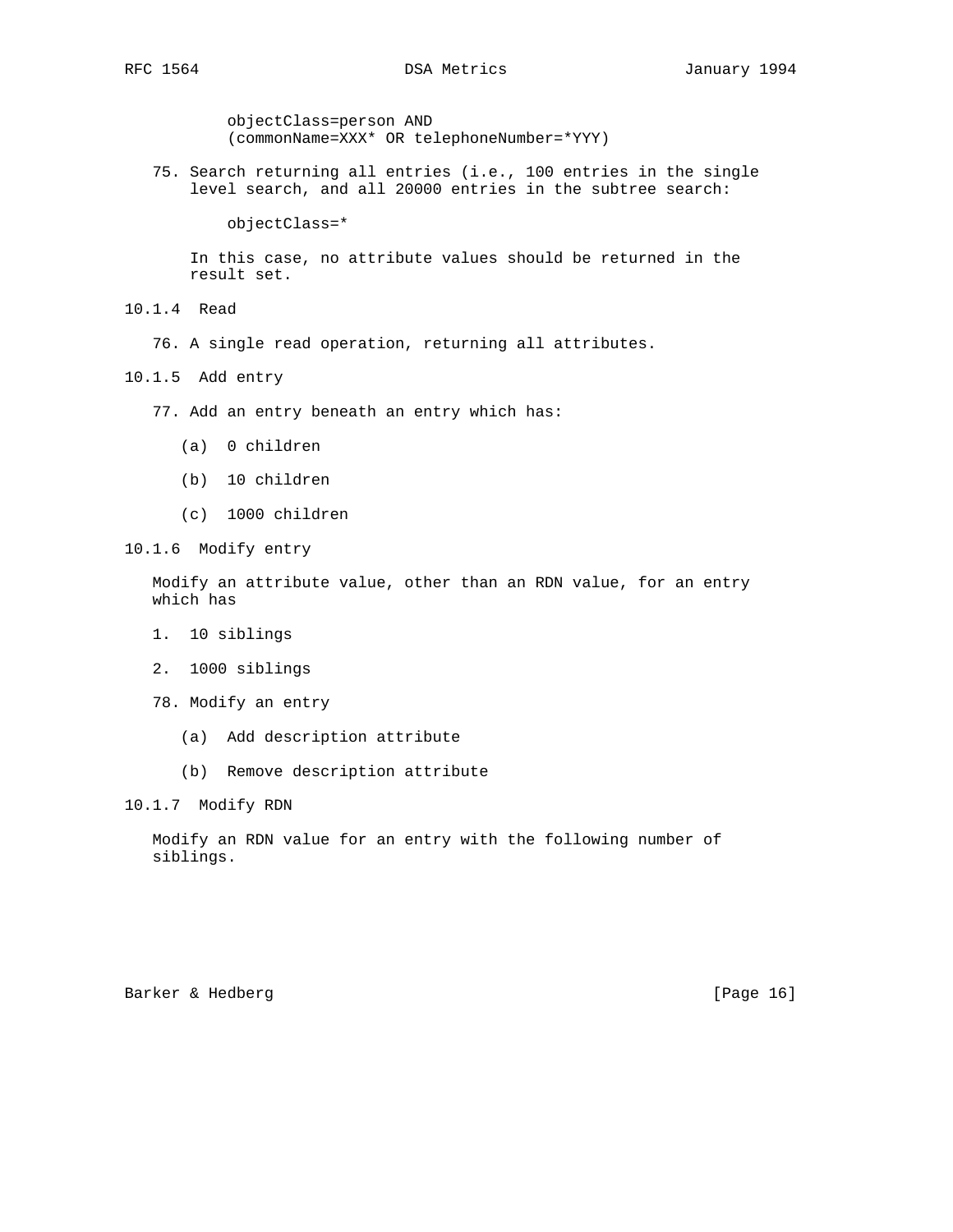79. Modify RDN

- (a) 10 siblings
- (b) 1000 siblings

10.1.8 Query rate

 As the time taken for a single read will usually be negligible, the following list and set of reads should give a clearer indication of the query rate.

- 80. A list to return 100 entries for persons, and then a read of each entry returning all attribute values.
- 10.2 The results

 The results of the tests just described should be entered in Table 2 (and optionally Table 3), at the end of the document.

10.3 Environment used for benchmarking

 Date of test......................................................... Name of tester ...................................................... The results will be directly correlated to the test set-up used, and in particular, the hardware. Please answer the following questions to describe the test environment: (a) Processor (make and model)  $\dots\dots\dots\dots\dots\dots\dots\dots\dots\dots\dots\dots\dots\dots$  (b) Processor speed (MIPS) ...................................... (c) Primary memory available .................................... (d) If disk-based DSA, disk I/O interface and disk speed ........ (e) O/S version ................................................. (f) Network type and bandwidth (e.g., 10 Mbit Ethernet) ......... (g) Protocols in transport layer and below (e.g., TP 0, RFC1006, TCP/IP) ..................................................... (h) How/where timings obtained? o C procedural interface .................................. o DUA shell (e.g., Quipu's DISH) ..........................

Barker & Hedberg [Page 17]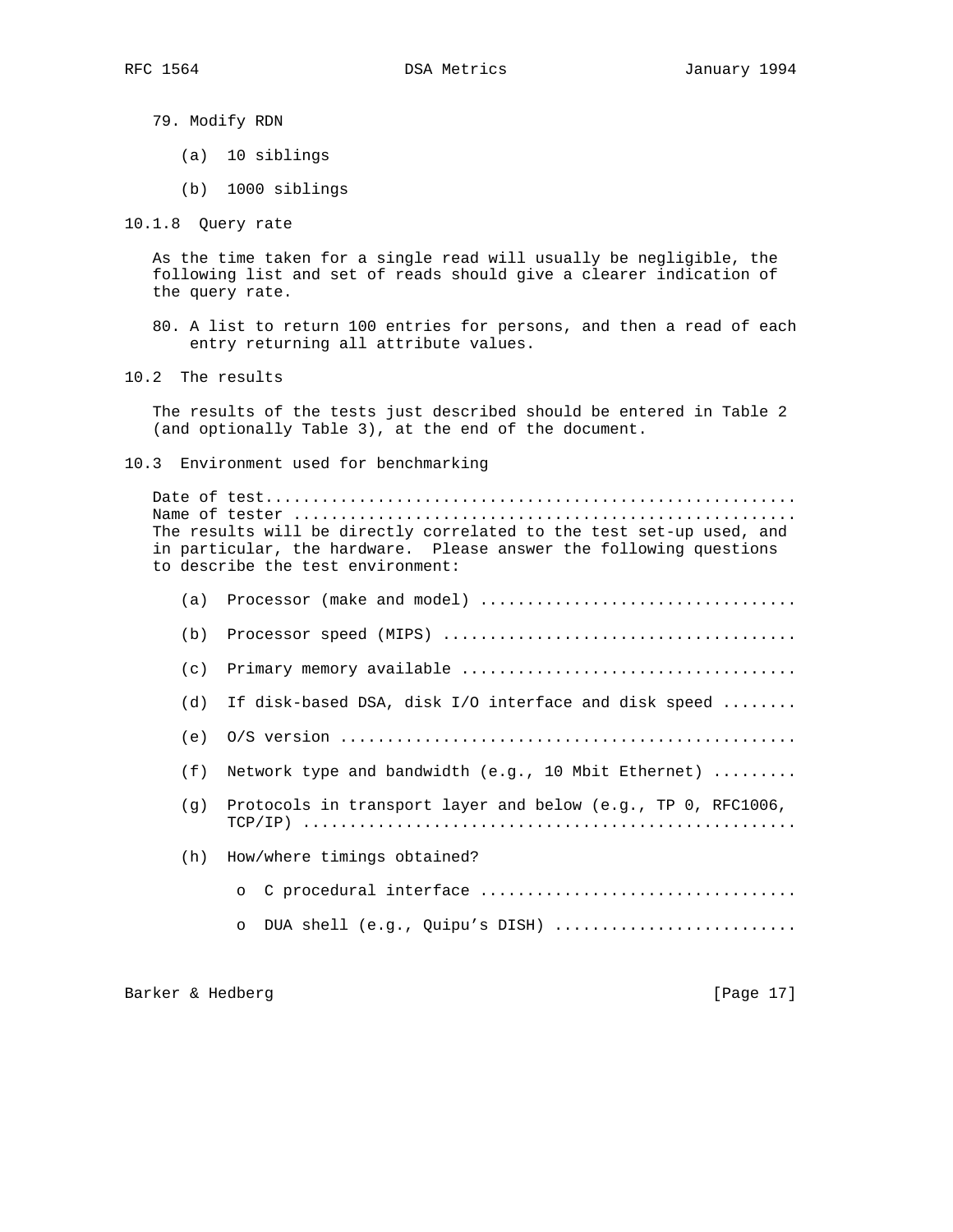|   |                                  | Section        | Points         |  |
|---|----------------------------------|----------------|----------------|--|
|   | No.   Description                |                | Maximum Scored |  |
| 2 | General Information              |                | 20             |  |
| 3 | Conformance to OSI               |                | 35             |  |
| 4 | Other protocols                  |                | 5              |  |
| 5 | Extensions Schema                |                | 16             |  |
|   | to the                           | Replication    | 10             |  |
|   | 1988                             | Access Control | 15             |  |
|   | standard                         | Miscellaneous  | 5              |  |
| 6 | Miscellaneous<br>characteristics |                | 15             |  |
| 7 | Management tools                 |                | 10             |  |
| 8 | Operational use                  |                | 10             |  |
| 9 | Interoperability                 |                | 10             |  |
|   | 10   Performance                 |                | see<br>table 2 |  |

Table 1: DSA Metrics

Barker & Hedberg

[Page 18]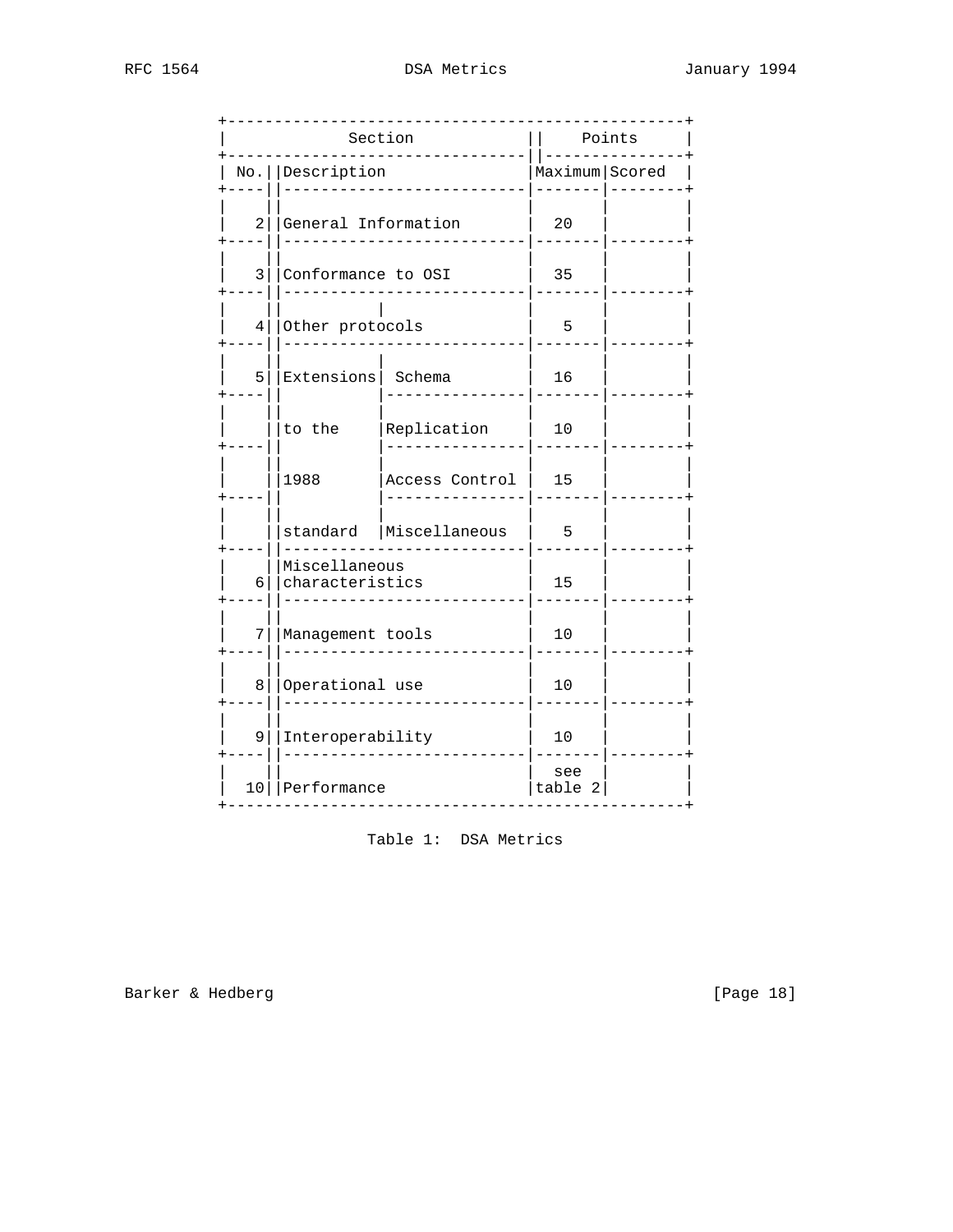| RFC 1564 |  |
|----------|--|

| Operation                                                                          | Cold DSA                | Optimum<br>Performance  |
|------------------------------------------------------------------------------------|-------------------------|-------------------------|
| Bind<br>--Anonymous<br>--Simple<br>--Simple Prot<br>--Strong                       |                         |                         |
| List<br>10 entries<br>$=$ $-$<br>1000 entries                                      |                         |                         |
| Search                                                                             | single subtree<br>level | single subtree<br>level |
| exact<br>leading sub<br>any sub<br>trailing sub<br>approx<br>complex<br>return all |                         |                         |
| Read                                                                               |                         |                         |
| Add<br>0 siblings<br>10 siblings<br>1000 siblings                                  |                         |                         |
| Modify<br>10 siblings<br>1000 siblings                                             |                         |                         |
| Modify RDN<br>10 siblings<br>1000 siblings                                         |                         |                         |
| Query rate                                                                         |                         |                         |

Table 2: Speed of operations - default set-up

Barker & Hedberg

[Page 19]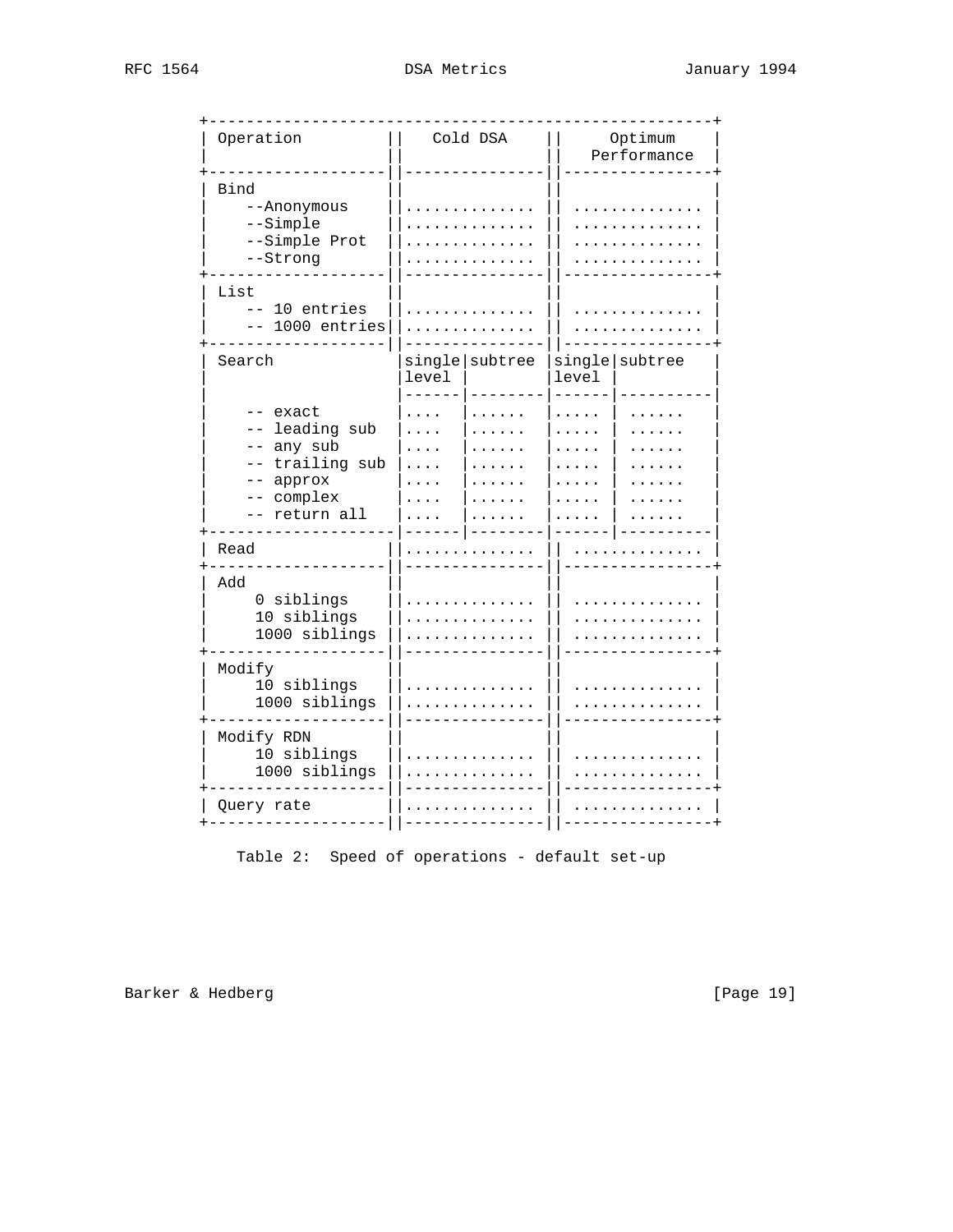| Operation                                                                                    | Cold DSA                | Optimum<br>Performance  |
|----------------------------------------------------------------------------------------------|-------------------------|-------------------------|
| Bind<br>--Anonymous<br>--Simple<br>--Simple Prot<br>--Strong                                 |                         |                         |
| List<br>10 entries<br>$=$ $-$<br>1000 entries                                                |                         |                         |
| Search<br>exact<br>leading sub<br>any sub<br>trailing sub<br>approx<br>complex<br>return all | single subtree<br>level | single subtree<br>level |
| Read                                                                                         |                         |                         |
| Add<br>0 siblings<br>10 siblings<br>1000 siblings                                            |                         |                         |
| Modify<br>10 siblings<br>1000 siblings                                                       |                         |                         |
| Modify RDN<br>10 siblings<br>1000 siblings                                                   |                         |                         |
| Query rate                                                                                   |                         |                         |

Table 3: Speed of operations - non-default set-up

Barker & Hedberg

[Page 20]